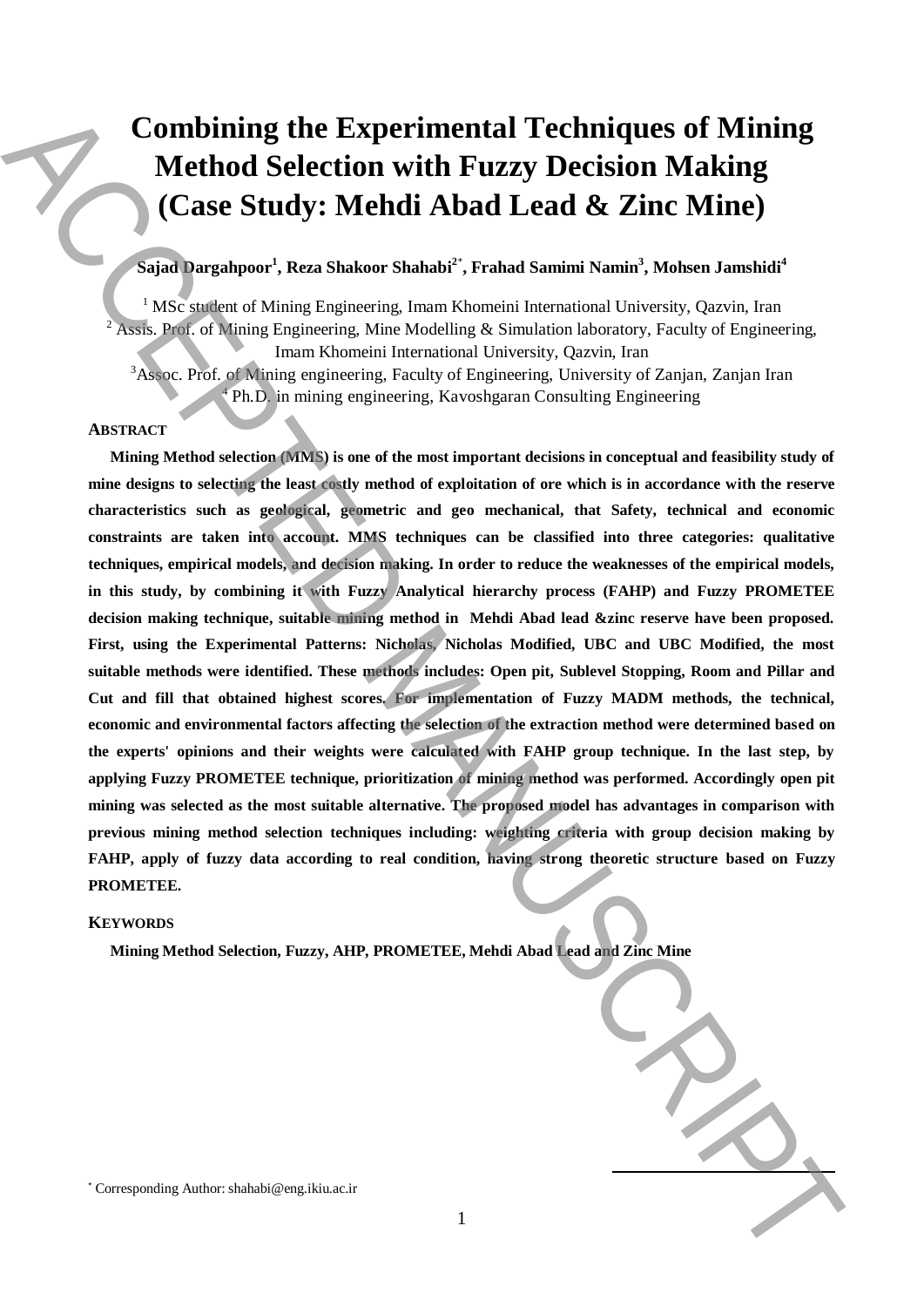#### **1. Introduction**

Mining method selection is first and most important issue in mine exploitation design. Choosing a suitable method to extract a mineral deposit is very important in terms of economics, safety and productivity of mining operations.

Parameters, which affect choosing mining method, are mainly, spatial characteristic of ore geometry (size, shape, depth, geologic and hydrologic conditions, deposit structure, plane of weakness, uniformity, alteration, weathering and etc.), Geotechnical properties of rocks and ore (elastic properties, state of stress, consolidation, compaction, competency and other physical properties), economic considerations (tonnage of reserves, production rate, mine life, productivity and mining cost), technological factors (mine recovery, dilution, flexibility, selectivity, concentration of workings, capital, labor and mechanization) and environmental concerns such as ground control, subsidence and atmospheric control. In all selections the parameters such as geological and geotechnical properties, economic and geographical factors are involved.

The appropriate mining method is the method which is technically feasible for the ore geometry and ground conditions, while also being a low-cost operation. This means that the best mining method is the one which presents the cheapest problem. There is no single appropriate mining method for the deposit. Usually two or more feasible methods are possible. Each method entails some inherent problems. Consequently, the optimum method is that method with the least problems. Therefore, the selection of a mining method is a multicriteria decision making process, with many factors in this process connected to each other. Multiple criteria decision analysis is used for the systematic assessment and comparison of alternative solutions to a problem according to qualitative and/or quantitative criteria. A review of the literature reveals that decision making techniques have been used for a variety mining method selections [1, 2 and 3]. A linear statement is used to determine the continuum in the successfully to determine the ACCEPTER (Continuum in the ACCEPTER CONTINUES) and the ACCEPTER CONTINUES (Note that the ACCEPTER CONTINUES) and the ACCEPTER CONT

This research describes and verify a new approach for the selection of the suitable mining method. The proposed strategy is applied in a case study. First, the relevant alternatives are identified with experimental techniques. This if followed by Fuzzy Analytical Hierarchy Process (FAHP) and Fuzzy PROMETHEE, to select the appropriate mining method. This research demonstrates the model of mining method selection based on experimental techniques and fuzzy decision making as applied in a real case study as following.

## **2. Combining the Experimental Techniques of Mining Method Selection with Fuzzy Decision Making**

The aim of this study is combination of experimental techniques and multiple attribute decision analysis techniques in mining method selection. Proposed model determines initial alternatives by combining the experimental techniques and calculates the relative weights of criteria by combining the group fuzzy AHP and applies using fuzzy PROMETHEE to determine the overall scores. The mining decision making model is shown in Figure 1.



**Figure 1. Mining method selection process**

The mining method selection issue has been studied in the literature. Boshkov and Wright (1973), Morrison (1976) and Hartman (1987) suggested a selection chart for mining method selection [3]. Furthermore several experimental techniques have been developed to evaluate suitable mining methods based on geometric parameters and geo-mechanical properties of the ore body and walls ranking. For example, the Nicholas, modified Nicholas, UBC and modified UBC are based upon numerical ranking [4 and 5].

In proposed model using the experimental techniques (Nicholas, UBC and modified UBC), high-priority possible methods must be selected initially. In the next step, the most important factors of technical and economic criteria influencing the method selection must be determined based on expert opinions. Weights of criteria were calculated with group FAHP technique. Finally ranking of the selected options by applying Fuzzy PROMETHEE technique. The techniques used in the proposed model are briefly described below.

AHP is one of the multiple attribute decision making technique that uses hierarchical structures to solve complicated, unstructured decision problems, especially in situations where there are important qualitative aspects that must be considered in conjunction with various measurable quantitative factors. AHP developed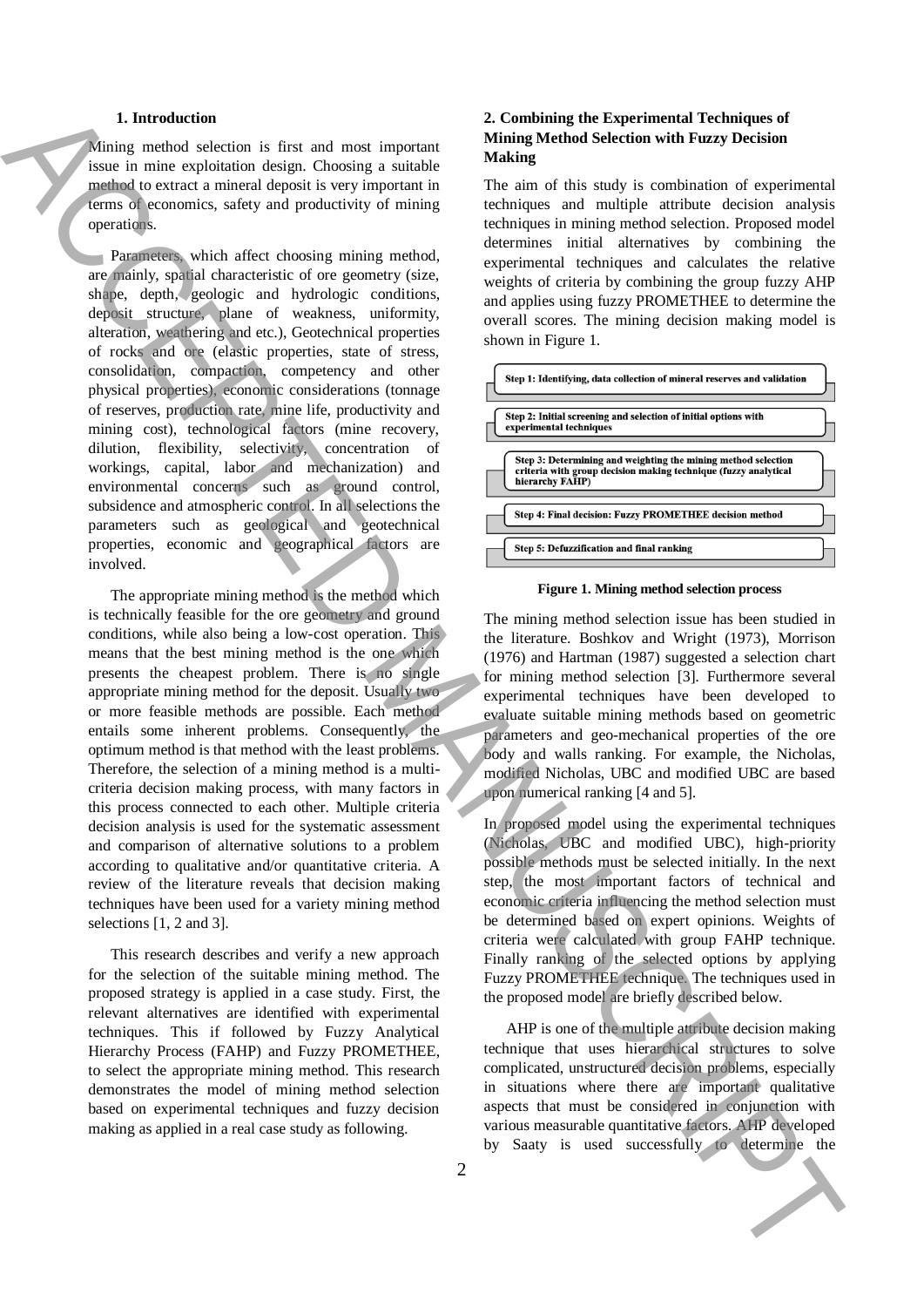importance of effective parameters in the decision making process [6]. AHP method has been used as a structured approach for dealing with multi attribute decision problems, especially when the decision process are defined hierarchically.

 PROMETHEE stands for Preference Ranking Organization Method for Enrichment of Evaluations, and the method has evolved from PROMETHEE-I to PROMETHEE-VI since 1982. PROMETHEE-I and II were developed by Brans as partial ranking and complete ranking, respectively [7]. After a few years, Brans and Mareschal developed a outranking based on intervals and a continuous action set extension of PROMETHEE named PROMETHEE-III and PROMETHEE IV, respectively. PROMETHEE III was an attempt to enhance indifferences, which happen rarely in practice in PROMETHEE ranking. PROMETHEE IV was applied where the set of actions is defined by decision variables and constraints, as in mathematical programming [8]. Mareschal and Brans presented Geometrical Analysis for Interactive Assistance, which is a graphical representation supporting the PROMETHEE methodology [9]. PROMETHEE method is an approach to multiple criteria decision making and has been widely used in the different decisions. metrics of effects of the content of effects of the content of the content of the content of the content of the content of the content of the content of the content of the content of the content of the content of the cont

PROMETHEE methodology based on classic sets logic. Classic sets logic saw the events as two values: one or zero, to exist or not to exist and black or white. In this logic, also named Aristotle logic, the answer to a question is true or false. Values corresponding to these answers are one or zero, respectively, and there is no moderate status. But Fuzzy logic in answer to the events, considers a consistent spectrum between to exist and not to exist, and see the world phenomena as grayneither black nor white proposed by Zade. After Zade proposed such theory, by now this branch of mathematics have found many applications in controlling the systems and in decision making and improvements in industries [10, 11 and 12].

In order to investigate the competence of mining method selection model, Mehdi Abad lead-zinc deposit was chosen as a case study. Mehdi Abad lead-zinc deposit located in the south east of Iran, 80 km from Yazd-Kerman. Climate of the area is desert and dry with very cold winter and warm summer and very little annually raining rate. Altitude of the area in average is between 1840–1940m from sea level.

With the aim of this purpose using the Nicholas, modified Nicholas, UBC, and modified UBC methods, the possible options with the most points being selected for decision making in the beginning. According first and second steps of mining method selection model for

Mehdi Abad lead-zinc deposit was performed by Nicholas and UBC methods. Results of these calculations are open pit, sublevel stoping, room and pillar and cut and fill mining.

In the next step the technical, economic and environmental criteria for selecting the exploitation method were determined based on the experts' opinions as well as reviewing and reviewing the research. Then, a questionnaire was distributed to 15 expert experts and the weight of criteria was calculated by fuzzy AHP method. In the next step, fuzzy parametric method was used to prioritize the extraction methods and the open extraction method was selected as the most appropriate extraction method to verify the results, fuzzy AHP and fuzzy PROMETHEE method was used which the open pit mining method. It was suggested as the most suitable extraction method in Mehdi Abad lead-zinc deposit.

#### **3. Results and Discussion**

Finally, the applicability of the proposed methodology (Fig 1) to Mehdi Abad lead-zinc deposit mining method selection is also tested in which real data is used. According proposed model, open pit, sublevel stoping, room and pillar and cut and fill as four possible alternatives, which had the highest scores, were chosen. After practicing the fuzzy PROMETHEE technique the open pit mining method identified as the appropriate method. Results of the case pointed out that the proposed methodology is capable of evaluating the mining method selection certainly.

#### **4. Conclusions**

In this study, the integration of empirical techniques with the Fuzzy PROMETHEE technique which is one of the strongest multi attribute decision analysis techniques was studied. The development of proposed methodology has considerably reduced the uncertainty. In proposed mining method selection is used group multi criteria decision making (MCDM) methods and fuzzy logic. According to the result of the ranking and decision based on combination of experimental techniques and Fuzzy PROMETHEE, open pit mining method was selected as the most suitable method for Mehdi Abad lead-zinc deposit.

#### **5. References**

- [1] Dehghani, H., A. Siami, and P. Haghi, A new model for mining method selection based on grey and TODIM methods. Journal of Mining and Environment, 2017. 8(1): p. 49-60.
- [2] Shariati, S., A. Yazdani-Chamzini, and B. Pourghaffari Bashari, Mining method selection by using an integrated model. International Research Journal of Applied and Basic Sciences, 2013. 6(2):